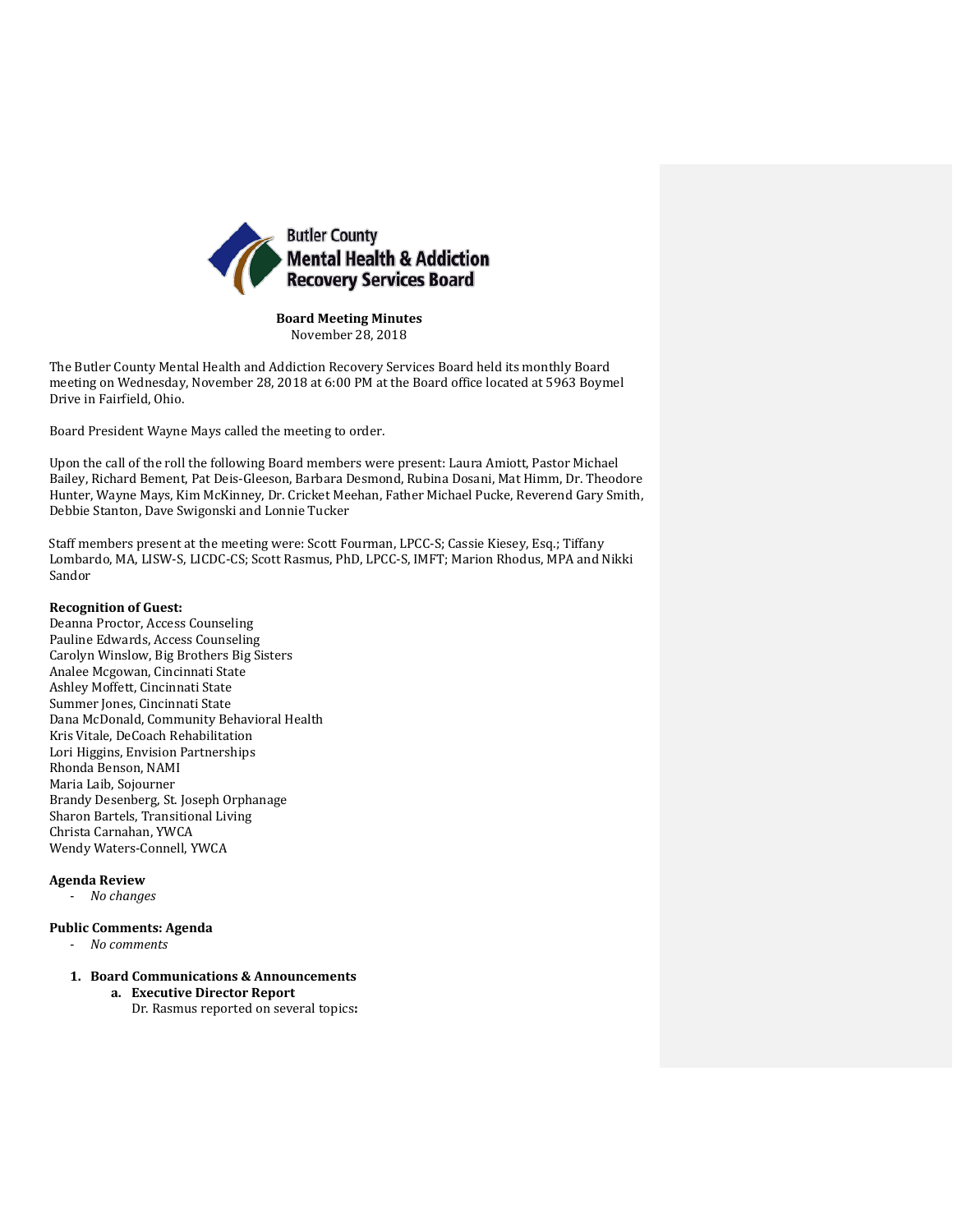- **i.** BH Redesign & Managed Care Carve in Update
- **ii.** November Election Results Levies
- **iii.** Fort Hamilton Hospital Update
- **iv.** North Fair Ave
- **v.** Overview of several articles

## **b. Correspondence**

- **i.** YWCA of Hamilton has been downgraded from a risk rating of 4 to a 3 that has resulted in their agency being removed from a watch list.
- **ii.** The Ohio Department of Mental Health and Addiction Services authorizes the Butler County Mental Health and Addiction Recovery Services Board to utilize non-competitive contracting.

### **2. Consent Agenda**

- **a.** October Board meeting minutes
- **b.** October Executive Committee meeting minutes
- **c.** November ARS meeting minutes
- **d.** November MH meeting minutes

*Ms. Amiott motioned to approve the items in the consent agenda. Ms. Stanton seconded the motion. The vote carried the motion.*

## **3. Review of Committee Meetings**

- **a.** ARS Committee
- **b.** MH Committee

### **4. New Business**

### **a. September Financial Report**

Mr. Rhodus provided an overview of the September financial reports. As of September the Board was 25% of the way through the fiscal year with 24% of revenues collected, 25% of administrative costs spent and 12% of expenses paid to providers.

*Mr. Tucker motioned to approve the September Financial Reports. Mr. Swigonski seconded the motion. The vote carried the motion.*

### **b. 2019 Appropriations Budget Modifications**

Mr. Rhodus has completed the Board's calendar year 2019 appropriations budget modification to align with the Board's fiscal year.

*Ms. Stanton motioned to approve the 2019 Appropriations Budget Modifications. Ms. Desmond seconded the motion. The vote carried the motion.*

## **c. Provider Budget Revisions**

**Access Counseling –** Board generated increase by \$7,500 **Community Behavioral Health –** Board generated increase by \$39,473 **Sojourner -** Board generated increase by \$34,478.68

*Ms. Desmond motioned to approve the Access Counseling, CBH and Sojourner budget revisions. Mr. Himm seconded the motion. The vote carried the motion.*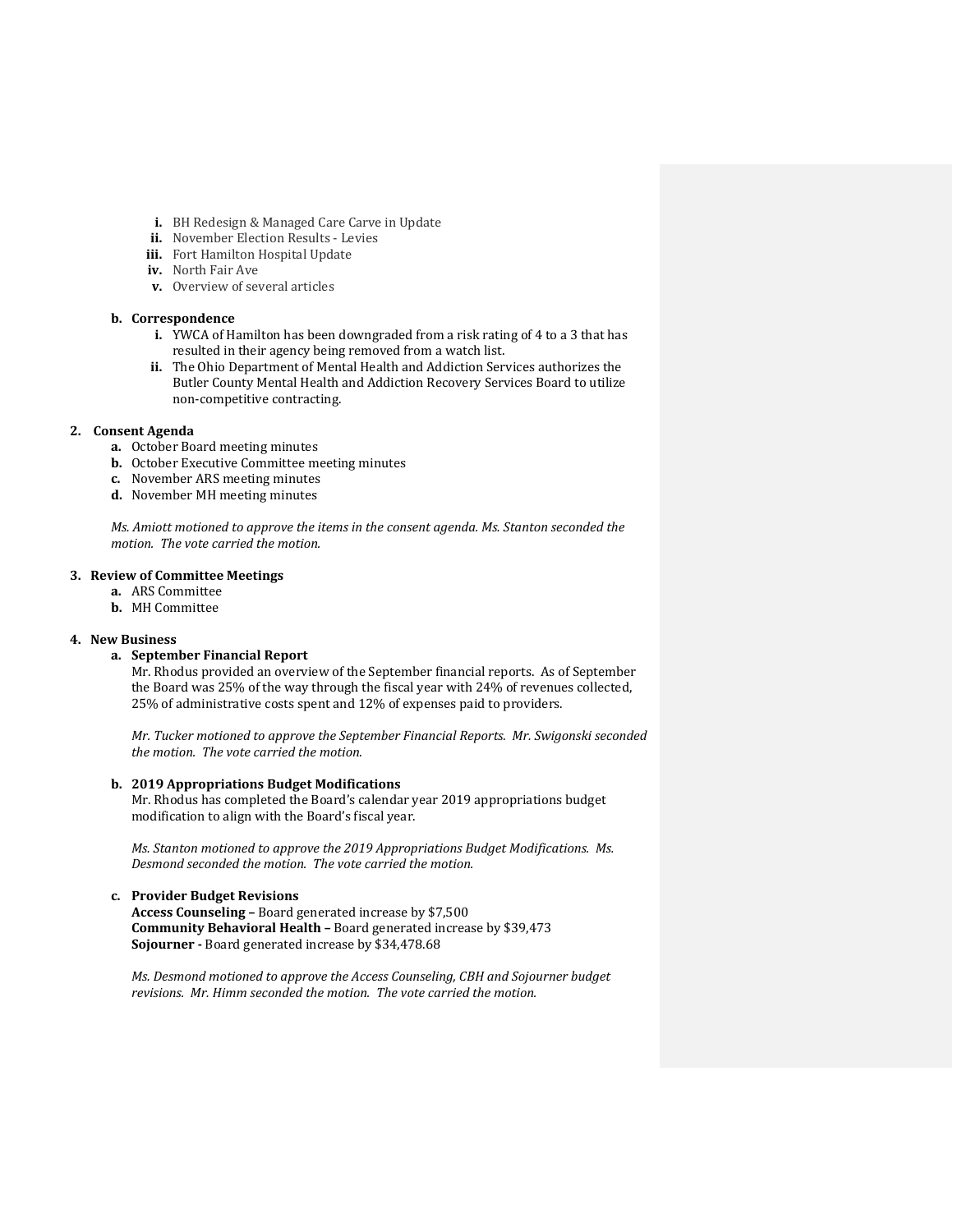## **d. Board's 5 Year Office Lease**

The current lease is for 5 years with two 5 year extensions. Dr. Rasmus has negotiated several repairs at no charge from our landlord as well as a \$300 monthly deduction for the first renewal term and \$500 monthly deduction for the second renewal term. This will save the Board \$30,000 over the next 10 years.

*Ms. Deis-Gleeson motioned to approve the Board's office lease. Mr. Himm seconded the motion. The voted carried the motion.*

## **e. NAMI**

NAMI is requesting a \$5,000 increase in their funding due to growth in their programming

*Ms. Stanton motioned to approve the \$5,000 NAMI funding increase. Mr. Himm seconded the motion. The voted carried the motion.*

## **f. Christina Shaynak-Diaz Contract**

The contract with Christina Shaynak-Diaz has not increased in funding; rather it has been updated to reflect inclusion of specific legal services especially related to auditing.

*Ms. Amiott motioned to approve the \$3,000 Christina Shaynak-Diaz contract. Mr. Swigonski seconded the motion. The voted carried the motion.*

## **g. Miami University Contract**

Ms. Lombardo discussed a new \$40,000 contract with Miami University for next two years to act as the "action research" partner on the COAP grant that the Board was just awarded. They will focus on developing and evaluating training and prevention strategies targeted towards children impacted by the opiate epidemic, as well as act as a research consultant for the COAP grant project to assess and make improvements to the current data collection process already in place that tracks outreach post-overdose, treatment engagement, and retention. Ms. Deis-Gleeson motioned to recommend to the Board the Miami University contract.

*Mr. Swigonski motioned to approve the \$40,000 Christina Shaynak-Miami University contract. Dr. Meehan recused herself from the vote. Mr. Tucker seconded the motion. The voted carried the motion.*

## **h. Dr. Darnall Contract Amendment**

Dr. Darnell's contract has been amended to reflect the following services she will provide on February 4th and 5th:

- 1. A 3 hour Behavioral Medicine Workshop (Board Office) + 2 hour Behavioral Medicine Workshop (West Chester Hospital) (Total = 5 Hours)
- 2. 2-1 hour Pain Psychology Seminar for Physicians/Healthcare Providers (Mercy & Fort Hamilton Hospitals) (Total= 2 Hours).
- 3. 10 hours Consultation Time

*Mr. Swigonski motioned to approve the \$23,500 Dr. Beth Darnall contract. Mr. Tucker seconded the motion. The voted carried the motion.*

**Commented [b1]:**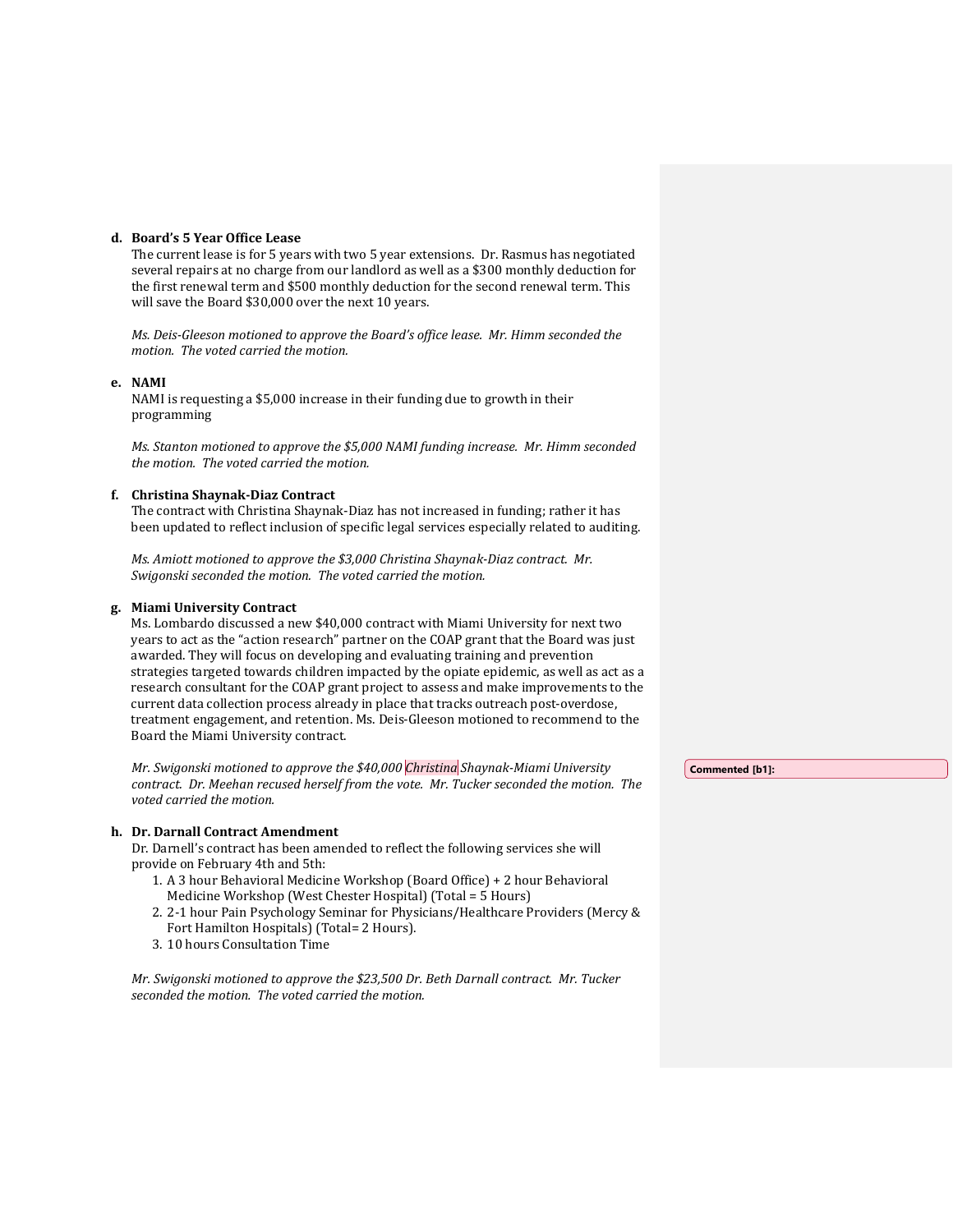**i. Memo of Understanding Revised and Amendment to FY19 Fee for Service Contract** The current Board Audit MOU with all providers has changed due to state mandated requirements. All providers are required to sign both the audit MOU and Fee for Service Contract documents in order to be compliant with their current FY19 contract with the Board.

*Ms. Stanton motioned to approve the amendment to the FY19 Fee for Service Contract and Memo of Understanding. Ms. Dosani seconded the motion. The voted carried the motion*

## **j. Uniform Guidance Policies**

The Board is required to follow the Uniform Guidance Policies. Ms. Shaynak-Diaz created all of the guidance policies, which is inclusive of four new Board policies.

*Ms. Stanton motioned to approve the uniform guidance policies. Pastor Bailey seconded the motion. The voted carried the motion*

## **k. Board's Internal Scorecard**

Dr. Rasmus reviewed the Board's internal score card and discussions ensued. This agenda item was for information only.

## **l. Personnel Policy Change**

The Board personnel policy sick, personal, and vacation time increments have been changed to all reflect a minimum of 0.5-hour increments. Additionally, in order to address a clerical error related to Board Personnel Policy 13.01 for Cusp Years A-C is currently being updated to address any potential misunderstandings about this policy now and in the future.

*Ms. Amiott motioned to approve the change in personnel policy manual to reflect ½-hour increments for use of sick, personal, and vacation time off. Ms. Deis-Gleeson seconded the motion. The vote carried the motion.*

*Mr. Himm motioned to approve the resolution to correct the clerical error related to policy 13.01 for cusp years. Mr. Tucker seconded the motion. The voted carried the motion.*

#### **m. 2019 Salary Ranges**

The Board's salary ranges have been adjusted to incorporate the newly created Associate Executive Director of Alcohol and Drug Addiction Services.

*Mr. Himm motioned to approve the changes to the 2019 salary ranges. Mr. Swigonski seconded the motion. The voted carried the motion.*

## **n. Job Descriptions**

The Board's job descriptions have been updated to incorporate the newly created Associate Executive Director of Alcohol and Drug Addiction Services.

*Ms. Desmond motioned to approve the new job descriptions. Mr. Himm seconded the motion. The voted carried the motion.*

### **o. Organizational Chart**